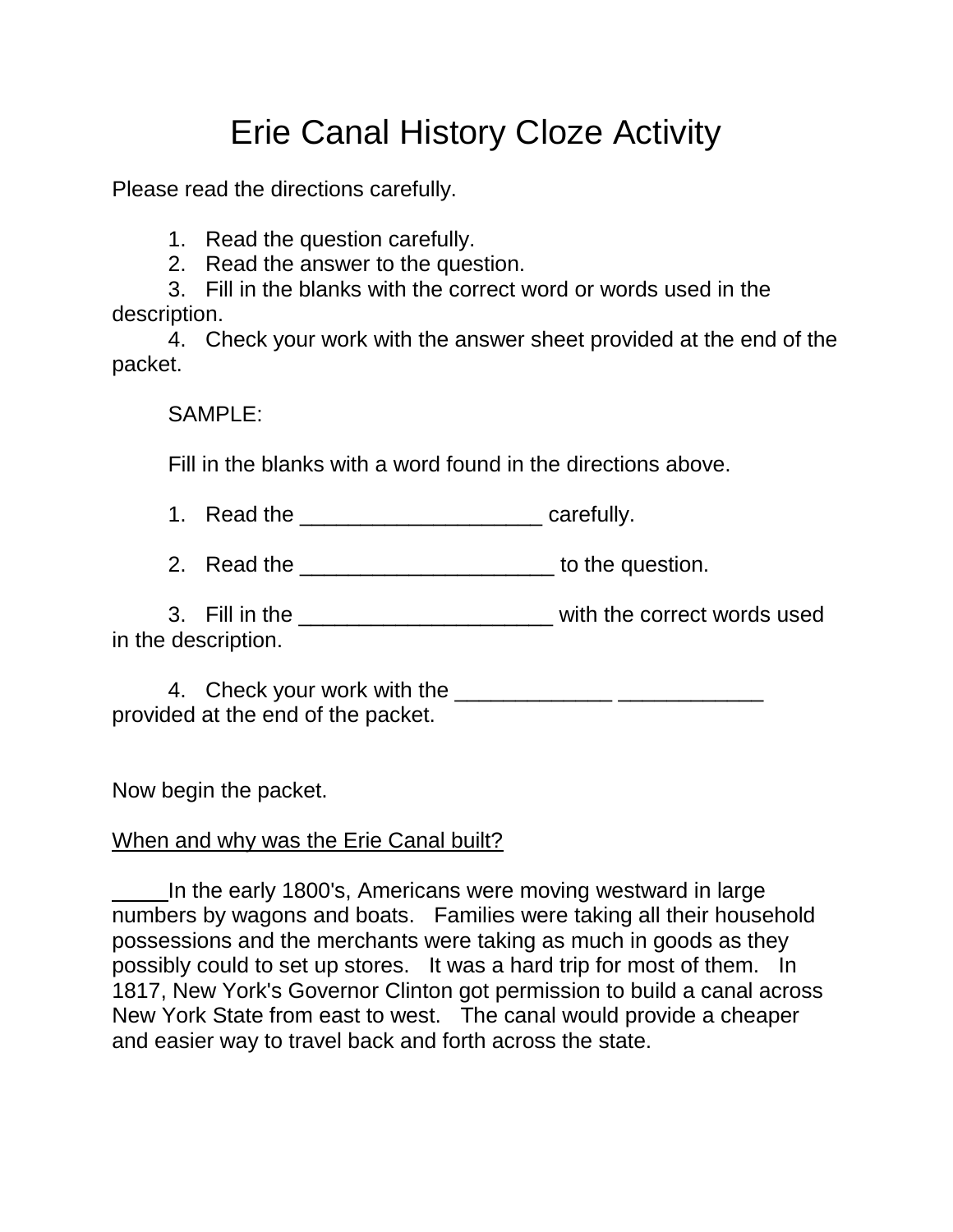\* \* \* \* \* \* \* \* \* \* \* \* \* \* \* \* \* \* \* \* \* \* \* \*

Fill in the blanks.

| 1. Americans were moving westward by __________       | and |  |
|-------------------------------------------------------|-----|--|
| 2. The canal was planned to offer a<br>way to travel. | and |  |
| 3. The canal was started by ______                    |     |  |

### Where was the Erie Canal built?

The Erie Canal was built across the central part of New York State from east to west. This was to take advantage of the terrain that was mostly flat and to follow the Mohawk River wherever possible. The Canal was started in Rome in 1817 because it was the most level place to start the digging. There were some people in the state capitol, Albany, that were against building the canal because they believed a ditch could not be built across the state. They called it "Clinton's Ditch." The Canal was finished in 1825. It connected Albany and the Hudson River on the east with Buffalo at Lake Erie on the west. Travel was then cheaper and easier by boat on the Canal.

\* \* \* \* \* \* \* \* \* \* \* \* \* \* \* \* \* \* \* \* \* \* \*

Fill in the blanks.

\_\_\_\_\_\_\_\_\_\_.

\_\_\_\_\_\_\_\_\_\_\_\_\_\_\_\_\_\_\_\_\_\_.

1. The Erie Canal was built across the central part of

2. "Clinton's Ditch" was built to connect the Hudson River with Lake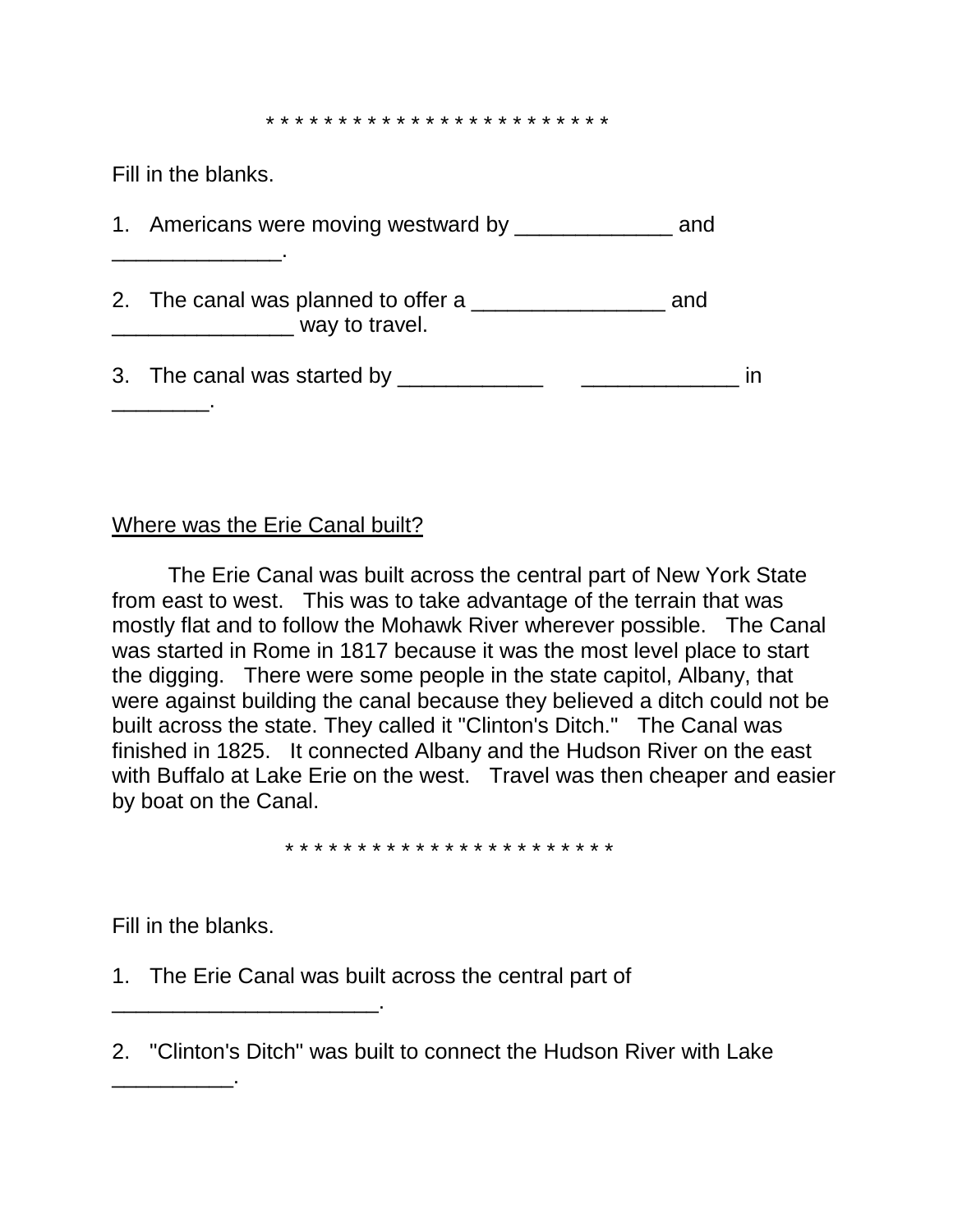3. The cities at each end of the Canal were Albany and

4. The Erie Canal was started in 1817 and completed in

## What was one of the problems in building the Canal?

One of the problems in constructing the Canal was the difference in the water level at certain places along the route. In surveying the length of the Erie Canal, the surveyors found that Lake Erie was 568 feet higher than the Hudson River. They also discovered that there was a 60 foot cliff just east of Buffalo. The canal planners decided to use locks to overcome the drop in the water level. They decided to build aqueducts over any ravines, rivers or rapid streams that crossed the path of the Canal.

\* \* \* \* \* \* \* \* \* \* \* \* \* \* \* \* \* \* \* \* \*

Fill in the blanks.

\_\_\_\_\_\_\_\_\_\_\_\_\_\_\_\_.

\_\_\_\_\_\_\_\_\_\_\_\_\_\_\_.

|  | 1. Lake Erie was 568 feet | than the Hudson River. |  |
|--|---------------------------|------------------------|--|
|--|---------------------------|------------------------|--|

2. A 60 foot cliff was found east of \_\_\_\_\_\_\_\_\_\_\_\_\_\_\_\_\_\_\_\_\_\_\_\_\_.

3. Engineers decided to use difference in water level.

4. They decided to build \_\_\_\_\_\_\_\_\_\_\_\_\_\_\_\_\_\_\_\_\_\_\_ over any water that crossed the path of the Canal.

## Why were locks and aqueducts used?

Eighty-three (83) locks were completed by the time the Canal was finished in 1825. A lock was small, measuring 90 feet long by 15 feet wide and 8 feet deep. In order to travel up and down the Canal, it was necessary to use the locks to raise or lower the water for the boats to continue their journey. As time went on, it became necessary to build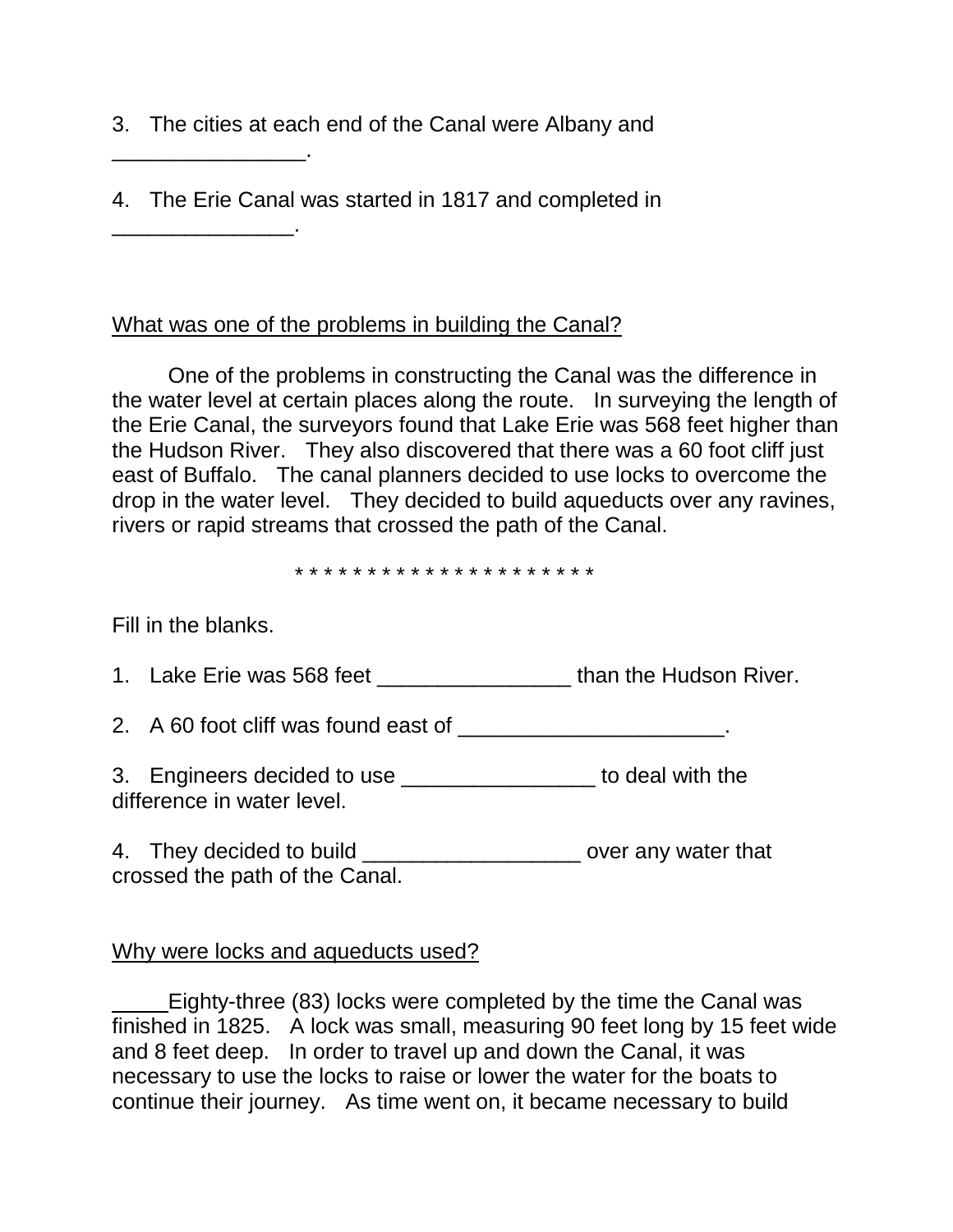bigger locks to handle bigger boats. In some cases, the locks were double their original size. Aqueducts were water bridges for the boats to travel along the Canal. They were built over ravines, rivers, and deep, fast moving streams.

#### \* \* \* \* \* \* \* \* \* \* \* \* \* \* \* \* \* \* \* \* \* \*

Fill in the blanks.

1. By 1825, there were canal locks.

2. Some locks had to be made \_\_\_\_\_\_\_\_\_\_\_\_\_\_\_\_\_\_\_\_\_\_ so all boats could travel on the Canal.

3. Locks \_\_\_\_\_\_\_\_\_\_\_\_\_\_\_\_ or \_\_\_\_\_\_\_\_\_\_\_\_\_\_\_\_\_\_\_ the water so boats can travel the Canal.

4. Ravines and rivers were crossed by **EXALUATE:** 

### What are the four steps necessary to pass through a lock?

There are four main steps in moving a boat through a lock. First, the upper or entry gate is opened and the boat moves into the lock chamber. Next, the gate is closed. Then, the water is let out of the chamber through the sluice gate to lower the boat. Last, the lower or exit gate is opened and the boat starts moving forward out of the lock. The whole process is slow and frustrating. Sometimes, there would be a line of boats and only one boat could go through at a time. Each time there would more delay because the chamber again would have to be filled with water.

\* \* \* \* \* \* \* \* \* \* \* \* \* \* \* \* \* \* \* \* \*

1. There are \_\_\_\_\_\_\_\_\_\_\_\_\_\_\_\_ main steps in moving a boat through a lock.

2. The boat is \_\_\_\_\_\_\_\_\_\_\_\_\_\_\_\_\_ the lock and the \_\_\_\_\_\_\_\_\_\_\_\_\_\_ is closed behind it.